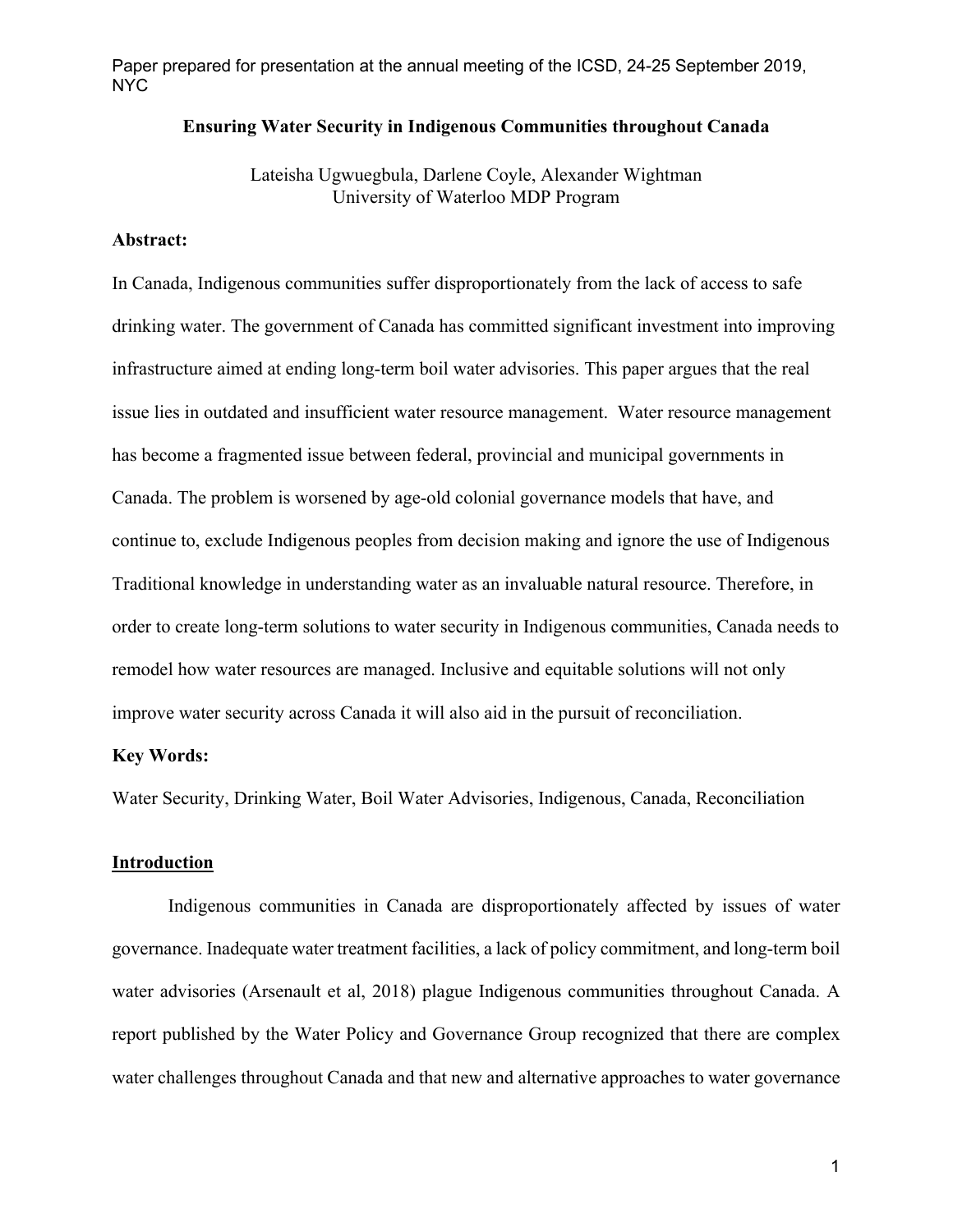are needed to solve complex water issues such as pollution, water shortages, quality and sanitation, and ecosystem degradation (Simms  $\&$  de Loë, 2010). The report identifies the need to shift to a more collaborative approach to water governance that includes various stakeholders and knowledge and resource sharing (Simms & de Loë, 2010). Perhaps the most underappreciated stakeholder to be included in collaborative water governance in Canada are Indigenous communities. Indigenous communities are often viewed as needy and vulnerable, rather than important partners with valuable insight and legal rights. In addition, Canada's approach to water governance is focused on western science-based norms, which often view Indigenous traditional knowledge as an add-on or afterthought (Arsenault et al, 2018). Indigenous people have not always been viewed as powerful rights holders, however it is becoming increasingly understood that Indigenous people have unique legal rights (Simms & de Loë, 2010) and must be included in Canada's water management strategy. Indigenous perspectives on water management are beneficial to Indigenous communities as well as non-Indigenous communities throughout Canada.

It is impossible to speak for all Indigenous people in Canada; however, it is understood that many Indigenous communities disproportionately face water security issues compared to other communities. A survey done by EKOS Research associates found that 3 out of 10 First Nations people on reserve found their water to be safe, 3 out of 10 found their water to be unsafe, and 4 out of 10 found their water to be somewhat safe (White et al, 2012). This was compared with data collected that found that 98% of non-Indigenous people thought they had enough access to water and over 60% were satisfied with the quality (White et al, 2012). In most non-Indigenous communities, complaints about water quality are related to the taste of the water, a minuscule issue when compared to the water quality issues that some Indigenous people face in Canada. As of April 10, 2019, there are approximately 57 long-term drinking water advisories and 35 short-term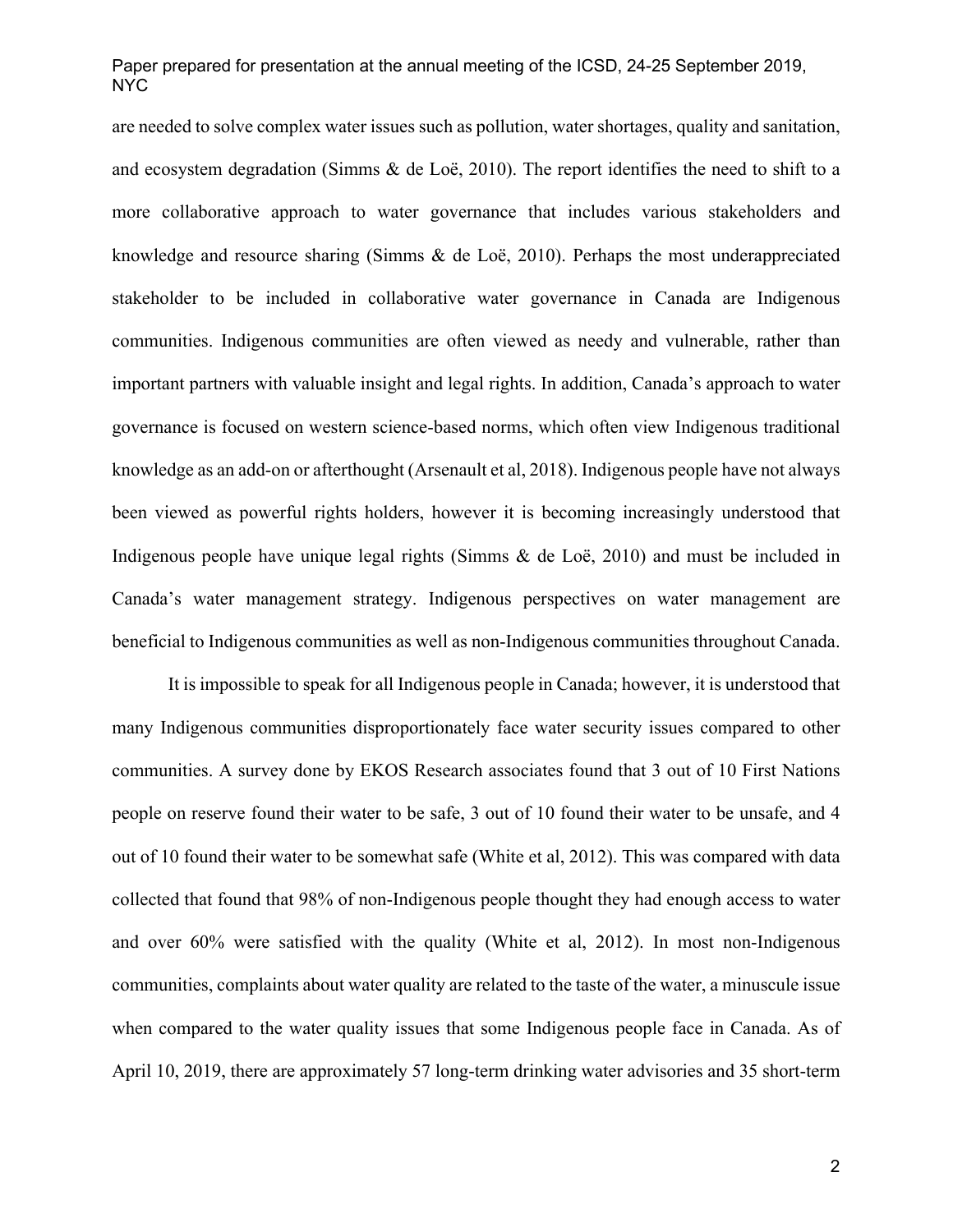drinking water advisories in place on reserves in Canada (Government of Canada, April 10, 2019; Government of Canada, April 14, 2019). Drinking water advisories are public health messages that urge people to either boil their water before consumption or access water from elsewhere, often through purchasing bottled water. Drinking water advisories are issued when the water is deemed unsafe to consume due to chemicals, disease-causing bacteria, and sediment build up in the water (Anderson et al, 2013). Water advisories are unfortunately commonplace in various Indigenous communities throughout Canada.

### **Indigenous Inequalities in Canada: Colonial Legacy**

It is disappointing that Canada, a country with one of the world's highest standards of living and 7% of the world's renewable water resources (Government of Canada, 2019), does not provide access to quality water to a proportion of its citizens. Access to clean water on reserve is an issue that dates to when Indigenous peoples were first displaced from their land and moved onto reserved land (White et al, 2012). Reserved lands were created through various measures; they were set up through treaty processes that allotted a certain amount of land for a certain family size, by local people and institutions to isolate Indigenous communities, and by government bodies (White et al, 2012). While not always the case, reserves were often set up in isolated areas with poor land quality while settlers secured the superior land (White et al, 2012). Canada's history of discrimination has proceeded to negatively affect water quality in Indigenous communities throughout Canada.

# **Canada's Commitment to SDG 6**

In September of 2015 several world leaders, including Canada, gathered at the United Nations General Assembly and agreed upon seventeen Sustainable Development Goals (SDGs) with a target to reach these goals by 2030 (Madeley, 2015). One of these goals, SDG 6, is to ensure

3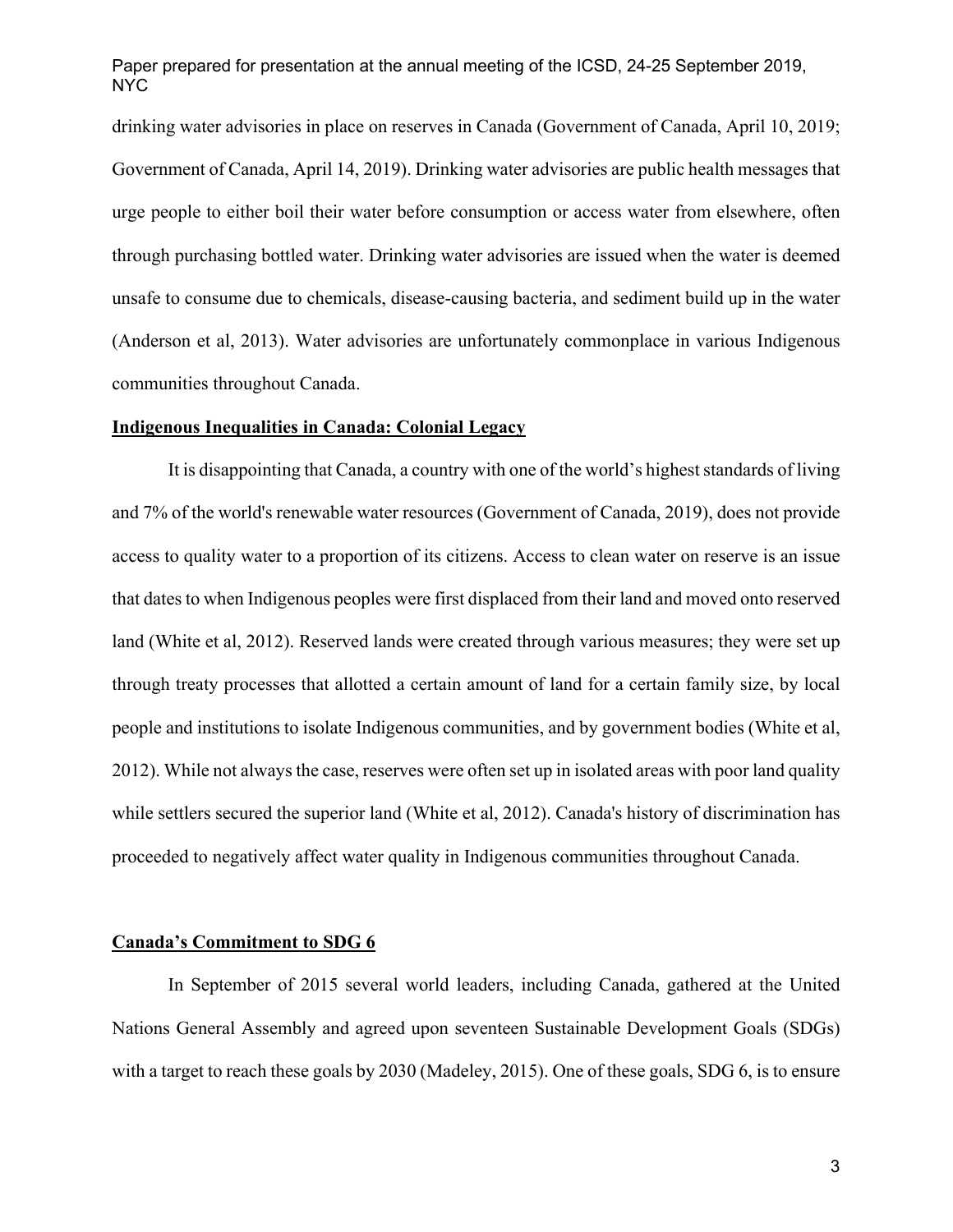the availability and sustainable management of water and sanitation for all by 2030 (Sustainable Development Goals Report, 2018). Although Canada has promised to eradicate all drinking water advisories by 2021 through increased investment in infrastructure (Aiello, 2017), this approach is not enough to meet the targets outlined in SDG 6. In order to meet the goals of SDG 6 and ensure water security for Indigenous communities across the nation, Canada must remedy the governmental fragmentation that creates a fragmentation of responsibility over Indigenous water security, create a more integrated water management system, and support the inclusion of Indigenous traditional knowledge in water management.

# **Governmental Fragmentation**

Canada is a large country with diverse physical landscapes, resulting in the distribution of governance to provincial and municipal governments that can deal with the characteristics of their regions most effectively (Bakker & Cook, 2011). For the management of water resources in Canada, this has created stress on which scale is most effective in dealing with water security issues. As authors Bakker and Cook point out, there is a tension between a Federal standardization of rules, laws, and norms, and the Provincial delegation of decision-making and policy implementation to the lowest appropriate scale (Bakker & Cook, 2011). Water governance in Canada is further complicated by the involvement of various stakeholders, organizations, and levels of government. There is a lack of coordination among the Federal, Provincial, Municipal, and First Nations' governments that creates governmental gaps, a fragmentation of responsibility (Walters et al, 2012), and problems of accountability. Fragmentation is defined as "the allocation of responsibility for water governance amongst multiple actors and/or agencies, with relatively little or no coordination" (Hill et al, 2008). This creates significant water security challenges for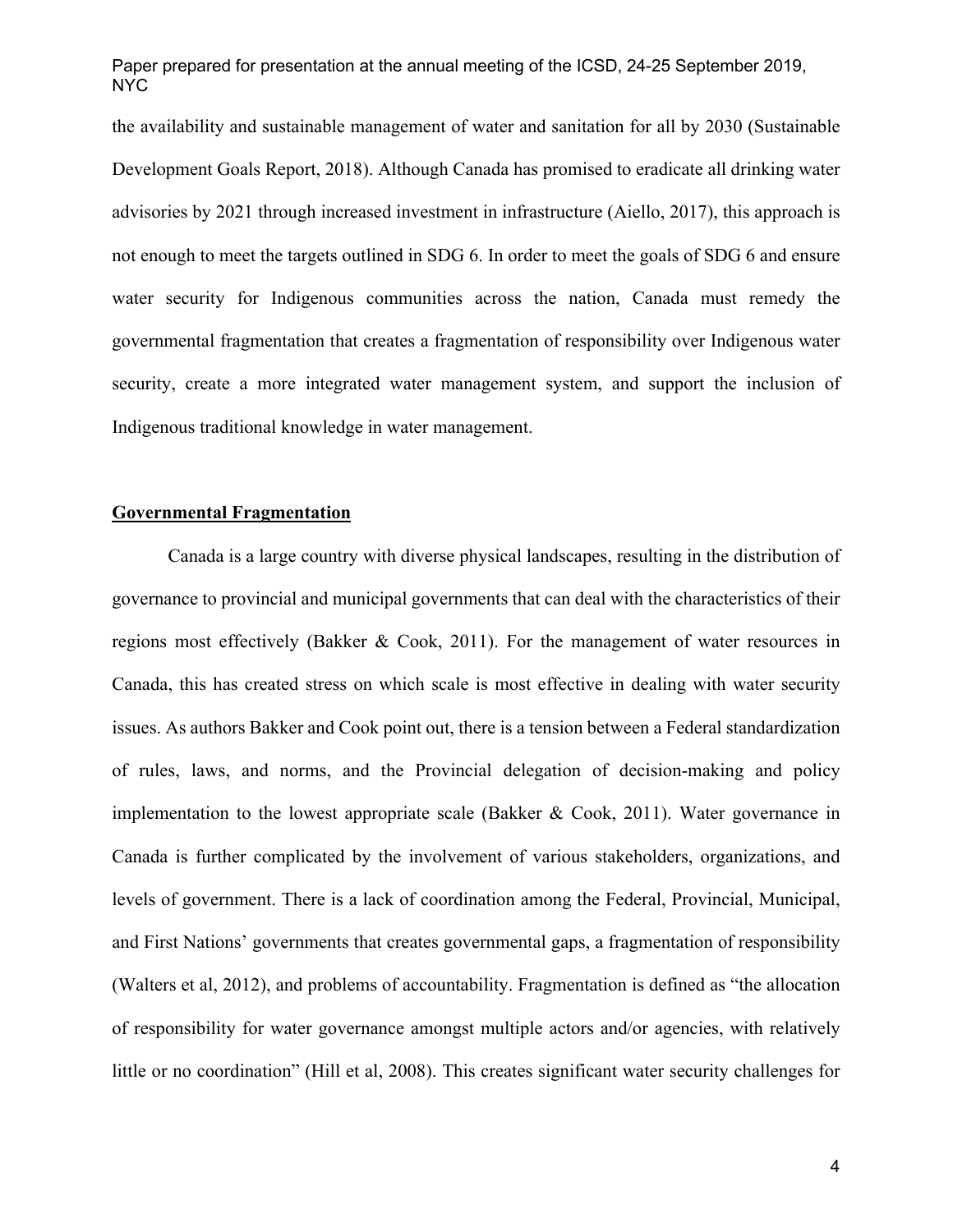Indigenous communities. The fragmentation of government must be remedied in order to successfully achieve the targets of SDG 6 and provide the maximum available resources to addressing water security problems in Indigenous communities.

In terms of water governance, at the Federal level the government has jurisdiction over fisheries, navigation, federal land, and international waters (Environment and Climate Change Canada, 2019), while at the provincial level the government has jurisdiction over water resources and supply (Bakker & Cook, 2011). In addition to Federal and Provincial governance over water, Indigenous and Northern Affairs Canada (INAC), Health Canada (HC), and some self-governing First Nations governments provide governance over water issues. Considering that issues of water quality and supply fall under Provincial jurisdiction while Indigenous affairs are dealt with at a Federal level, gaps in legislation exist as provincial water laws do not apply to First Nations on reserve. The issue of reserve land potentially being located in watershed management areas that fall under provincial or municipal water protection laws, with the reserve land being governed by federal law creates jurisdictional gaps that negatively affect Indigenous people. Authors Bakker and Cook argue that "water management (and environmental management more generally) in Canada are characterized by a lack of inter-governmental coordination, a duplication of efforts, poor data collection and sharing, and inadequate monitoring and enforcement" (Bakker & Cook, 2011).

This governmental fragmentation exacerbates water security issues; one negative consequence of jurisdictional fragmentation is the effect on source water protection. Source water protection is increasingly recognized as a logical way to protect water quality and health in Indigenous communities. Author Robert J. Patrick argues that major constraints on the implementation of source water protection comes from institutional fragmentation rather than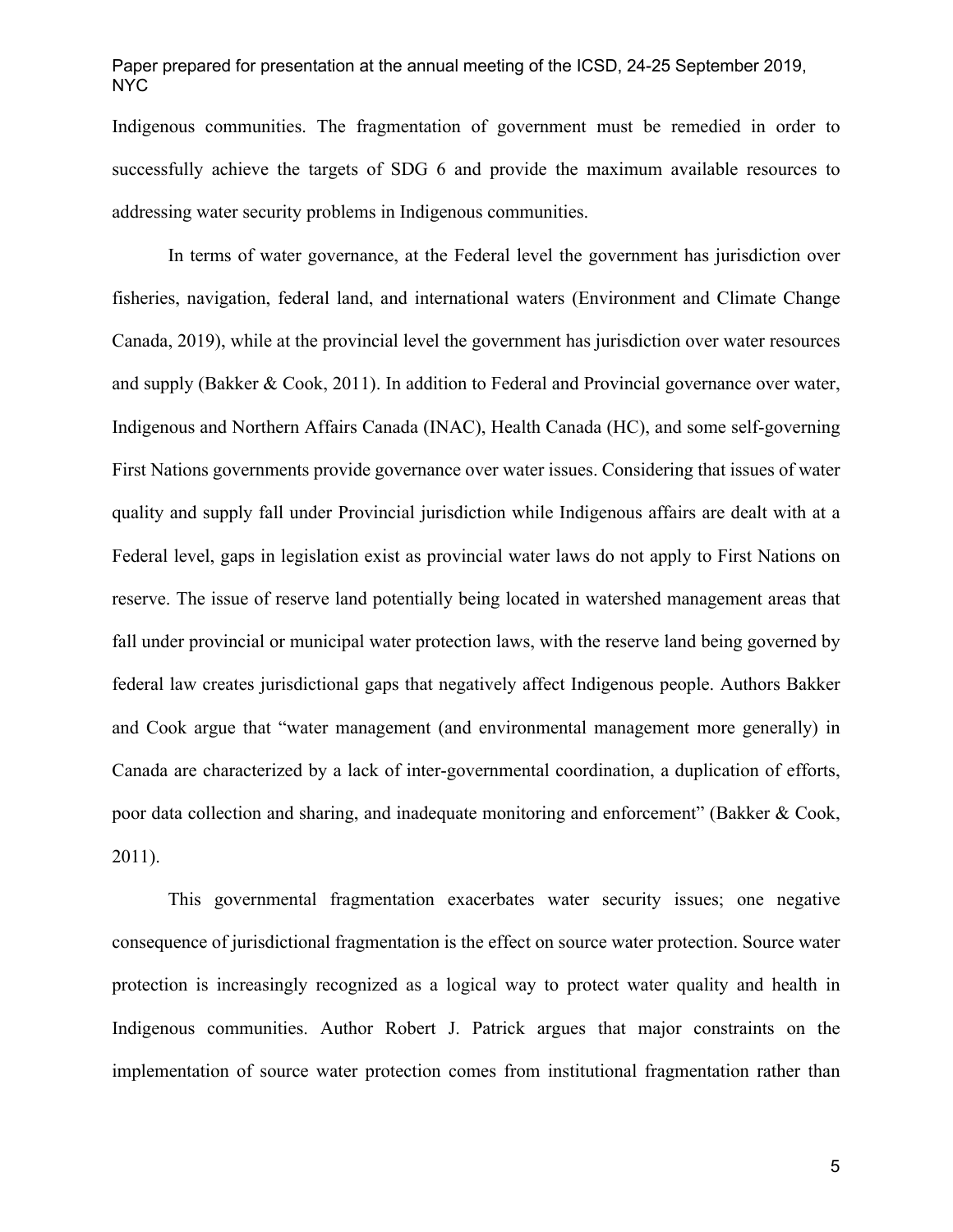technical or scientific limitations (Patrick, 2011). In addition, jurisdictional fragmentation can result in competing mandates and competition for resources (Bakker & Cook, 2011). Some sectors of government may be responsible for preserving ecosystems and water resources, while other sectors may mandate more environmentally extractive practices in pursuance of economic development. Multiple actors and contradicting mandates can have a negative effect on the quality of water in Indigenous communities. The lack of clear guidelines and jurisdictional confusion on the protection of drinking water on First Nations reserve creates governmental negligence and oversight.

#### **Failures of IWRM in Canada**

Integrated Water Resource Management (IWRM) is an integral part to effective and inclusive water management and governance. IWRM can be defined as: "a process which promotes the coordinated development and management of water, land and related resources, in order to maximize the resultant economic and social welfare in an equitable manner without compromising the sustainability of all ecosystems" (UNESCO, 2009, p. 3). IWRM is also a key component of the SDGs as target 6.5 seeks to promote: "IWRM at all levels" (UN, 2019). Despite the global consensus on the effectiveness of IWRM in creating holistic water governance and management, Canada has arguably been slow to adopt IWRM. Using the above definition of IWRM, water management in Canada ought to be an organized and coordinated effort that seeks to balance all interests and recognize all parties as equal.

 Across Canada, the general practice of water resource management has taken the shape of establishing watershed management agencies. Although this must be seen as a positive step towards better IWRM, recent studies have found that the current watershed management structure faces many challenges and limitations. A study on the effectiveness of watershed agencies in

6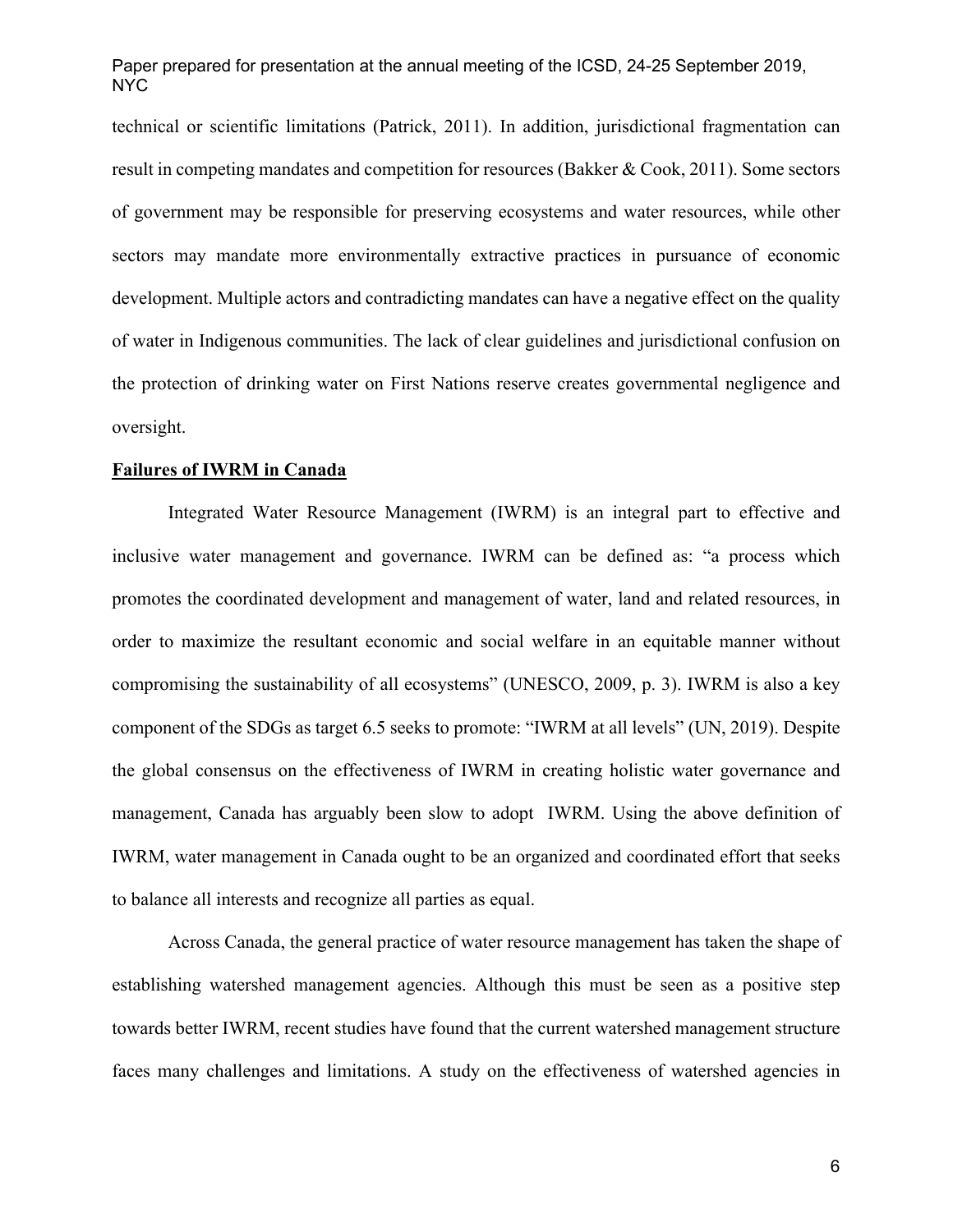promoting IWRM by Shrubsole, Walters, Veale, and Mitchell found that watershed management agencies across Canada face four main challengers (2017). The first of which being growing fragmentation between rural and urban landscapes and their respective water needs and responsibilities to protecting water sources (Shrubsole, Walters, Veale, & Mitchell, 2017). Secondly, watershed management agencies in Canada face the continued challenge of capacity, which includes, financial, human and political capacity (Shrubsole, Walters, Veale, & Mitchell, 2017). The third major challenge identified by Shrubsole, Walters, Veale, and Mitchell is that watershed management agencies in Canada lack any legislative authority (2017). As a result, watershed management agencies are largely at the mercy of the political agenda of the current elected provincial government (Shrubsole, Walters, Veale, & Mitchell, 2017). Finally, the fourth challenge in pursuing IWRM through watershed management agencies in Canada, is the lack of indigenous consultation and involvement in watershed management (Shrubsole, Walters, Veale, & Mitchell, 2017). Shrubsole, Walters, Veale, and Mitchell identify that indigenous actors are often excluded from watershed planning, and management (2017). Furthermore, indigenous actors often refuse to participate with watershed agencies as they recognize the limited authority that said agencies have in decision making (Shrubsole, Walters, Veale, & Mitchell, 2017). This study therefore illustrates the current limited state of IWRM in Canada, and it also clearly identifies that successful IWRM must include indigenous inclusiveness and authority. In addition to the challenges that watershed management agencies have in promoting IWRM, there is also a geographic limitation of Canada's current IWRM of facilitation via watershed agencies. For a large part, watershed management agencies exist solely in the more densely populated areas of Canada. Ontario for example has 36 watershed management authorities, however 31 of the 36 are in densely populated southern Ontario (Collins, McGregor, Allen, Murray, & Metcalfe, 2017). As a result,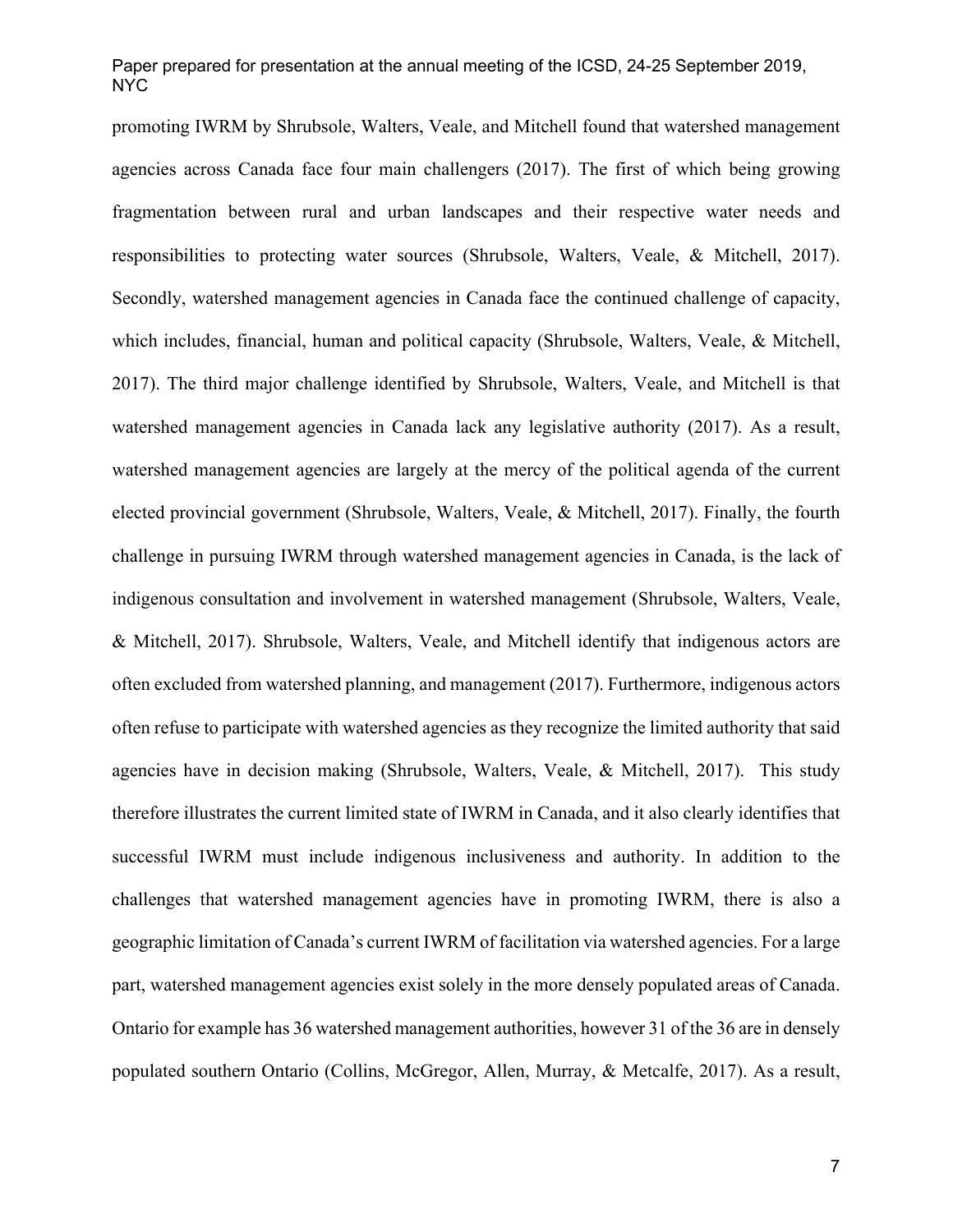most watersheds located outside southern Ontario do not have a specific management agency. This inhibits the ability to promote the goals of IWRM in northern and remote watersheds. Furthermore, despite these un-managed watersheds being in less dense regions of the province, it does not mean that there are not communities that depend on the water resources and industries that utilize the water resources. In fact, the neglect of water management in remote areas exemplifies how indigenous exclusion in hindering IWRM. Indigenous communities in Ontario are disproportionately excluded from watershed management in Ontario. 106 of the 133 First Nations in Ontario are located in watersheds that do not have management agencies and thus are not included in the provincial watershed framework (Collins, McGregor, Allen, Murray, & Metcalfe, 2017). Of the 27 First Nations that do fall within a watershed with an existing conservation agency, some choose not to participate as they view conservation agencies as neglectful of their traditional and treaty rights (Collins, McGregor, Allen, Murray, & Metcalfe, 2017). This example shows how the current approach to water management in Canada is limited and not conducive to fostering Indigenous participation. The lack of traditional knowledge in water management further illustrates the limited use of IWRM in Canada. A key element of IWRM is: "combined consideration of all water uses, including social, economic, and ecological dimensions" (Annika Kramer & Claudia Pahl-Wostl, 2014). Therefore, the exclusion of indigenous traditional knowledge in water governance and management results in a failure in considering all social, economic and ecological dimensions of water resources.

Both the article by Shrubsole, Walters, Veale, and Mitchell (2017) and the Ontario case study of watershed management (Collins, McGregor, Allen, Murray, & Metcalfe, 2017) exemplify how the lack of indigenous involvement in the governance of water resources hinders the effectiveness of IWRM in Canada. Furthermore, both studies identify that the lack of decision-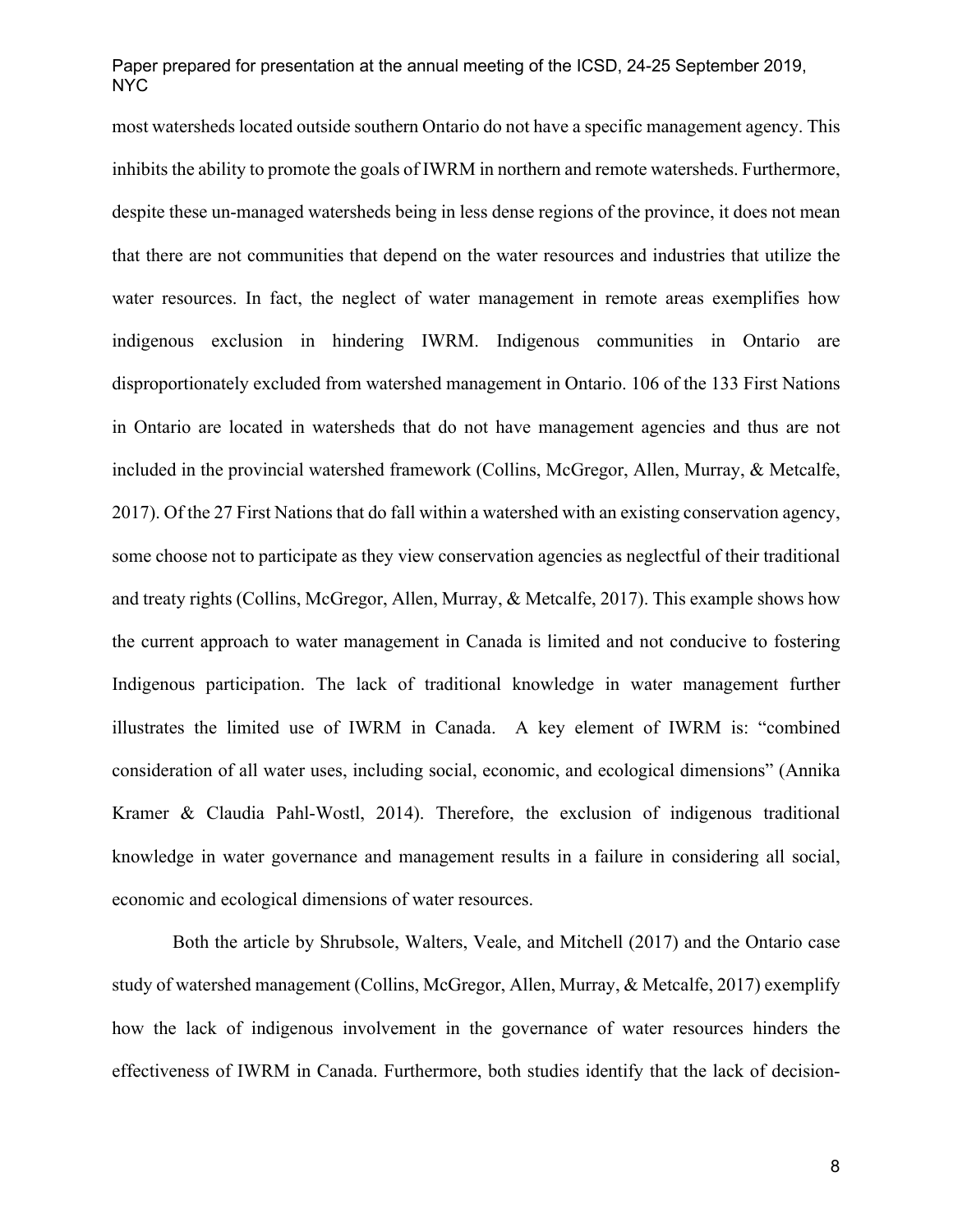making power awarded to watershed management agencies limits the value of Indigenous participation and collaboration. In order to pursue better IWRM water governance and management must be afforded greater decision-making power whilst pursuing improved coordination between all actors. This is especially important considering the disproportionate amount of water security issues that Indigenous communities face. Furthermore, pursing IWRM that meets the needs of Indigenous and developed along with Indigenous decision makers is imperative in pursuing reconciliation.

### **Lack of Inclusion of Traditional Knowledge**

The Canadian government has historically excluded Indigenous people from the governance and decision-making processes regarding drinking water management. Despite the growing attention towards the inclusion of indigenous peoples in environmental resource management on the international stage, Canada has yet to meaningfully apply this initiative into practice (Simms et al., 2016). The Ontario and Canadian governments have been developing policies to address water-related concerns in Indigenous communities within their jurisdictions (McGregor, 2012) but have had limited impact on the improvement of water quality within many of these communities (Arsenault et al., 2018). Despite political concerns, there has been little progress made on the inclusion of TK in policies (McGregor, 2012) that could have the potential to improve the understanding of the environmental threats to water and provide innovative responses to address these threats from source to tap. Although policies are acknowledging the need and importance of addressing the water crisis in Indigenous communities, there continues to be very little meaningful inclusion of traditional methods (Arsenault et al., 2018).

The Government of Canada's main tactic to addressing drinking water concerns has typically been providing funding to support the construction and improvement of infrastructure.

9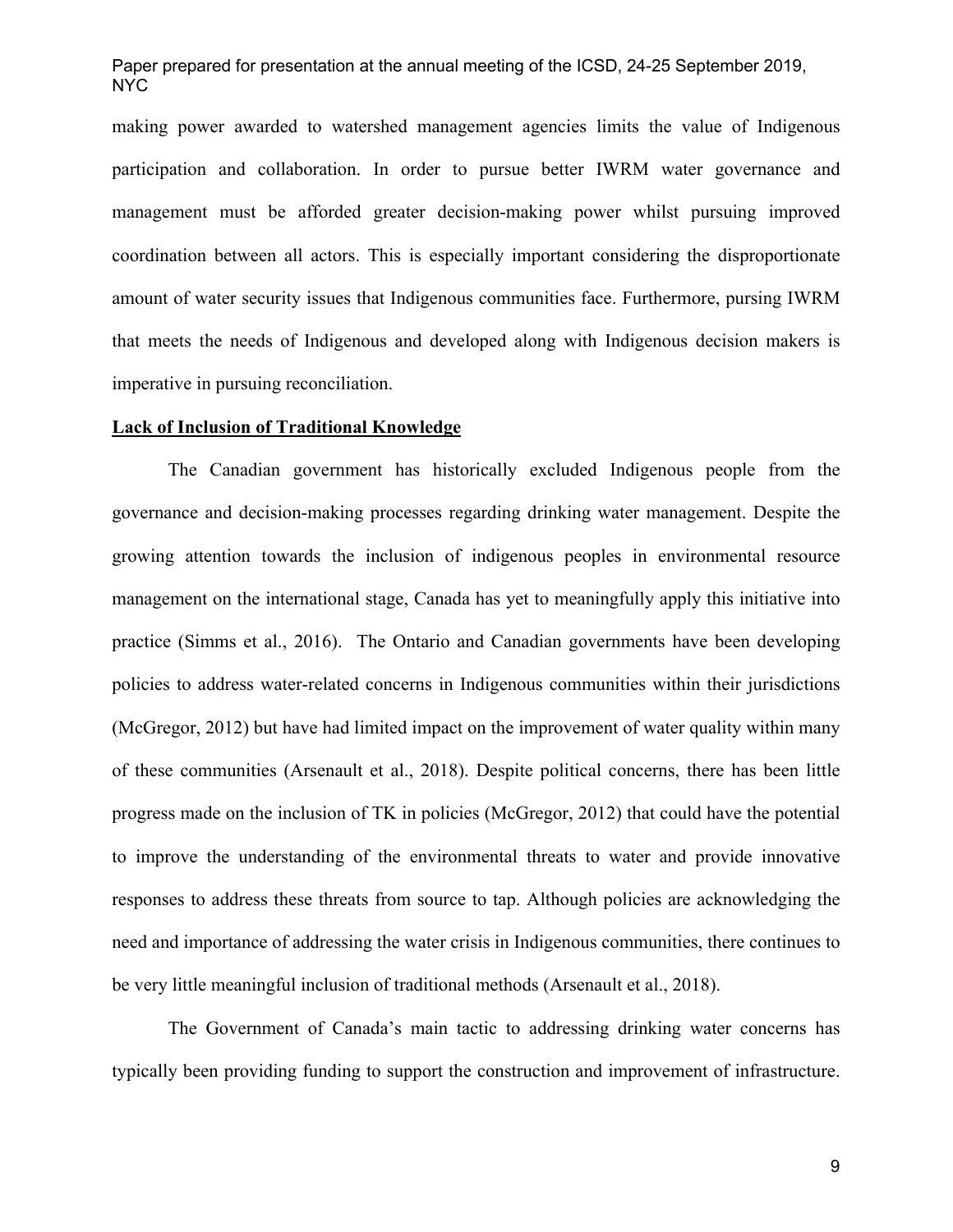In 2008, \$330 million was committed over two years to addressing issues in drinking water quality and again an additional \$330 million was committed in 2011 (White et al., 2012). Then in 2016, \$1.8 billion over five years was allocated to on-reserve water and wastewater infrastructure (Aiello, 2017). While there is urgent need for the improvement of infrastructure, it is acknowledged by many that these investments alone will not be enough to improve the quality of water in Indigenous communities (White et al., 2012; Millar & Rae, 2018). By attempting to solve the problem with more investments ignores several underlying issues that contribute to a lack of safe drinking water. At the center of the Canadian Indigenous water crisis is a continuous power struggle First Nations are involved in to have indigenous voices respected in the decision-making process that greatly impact their lives, lands, and waters (McGregor, 2012). This includes the lack of respect of water as a valuable resource and the inclusion of Indigenous input into the treatment of their drinking water (McGregor, 2014). There continues to be systemic and equality issues unaddressed, which have severely limited the ability to solve the holistic problem of unsafe drinking water in Indigenous communities.

Unilateral action by the Canadian government has proven unsuccessful in solving the water crisis in Indigenous communities. In 2005, an expert panel was assembled by the federal government to address the poor water quality in Indigenous communities (White et al., 2012). Consultations were conducted with Indigenous, organizations, and individuals, concluding that a federal statute establishing a water standard would be the most effective and feasible approach (White et al., 2012). This legislative approach to resolving water issues has failed to address such issues from an Indigenous perspective (McGregor, 2012) which not only ignores fundamental concerns from the Indigenous community but fails to consider a viable cultural solution to addressing water as an essential resource.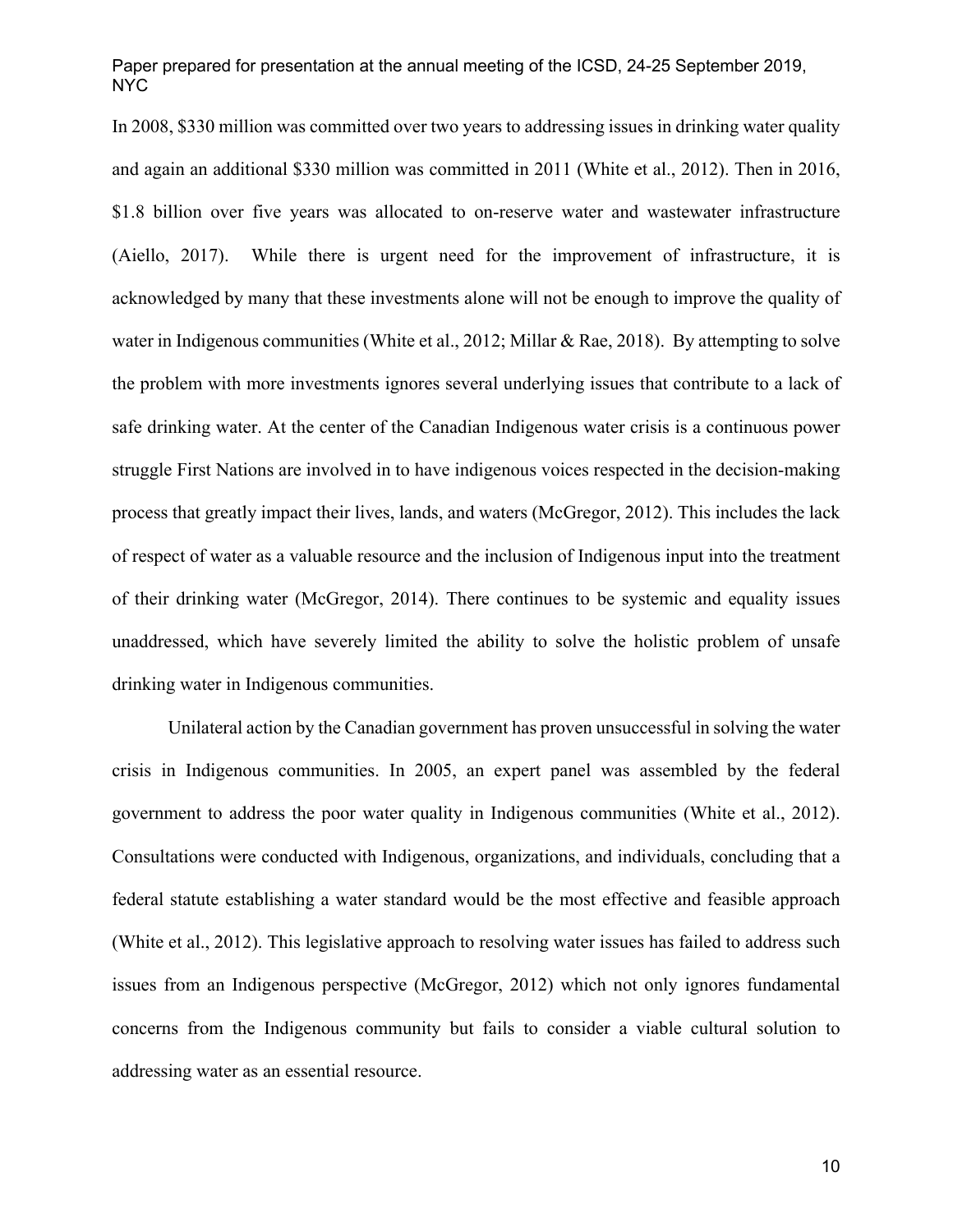It is not to say that these approaches by the federal and provincial governments are wrong but rather misguided in their approach to a holistic solution. The customary approach of the colonial government has typically been driven by science and been forced onto Indigenous people (McGregor, 2014). This is not a productive approach and has been faced with repeated backlash from indigenous communities (Palmater, 2019). Indigenous peoples perceive Western water management as a limited approach because it utilizes science and technology alone and is therefore inadequate to address the needs on a global, regional, and local scale (McGregor, 2012). Indigenous communities have been highly vocal about their desires for a government-togovernment decision-making process that recognizes First Nations authority and jurisdiction over their daily lives (McGregor, 2012). Incorporating the TK of the environment that has been accumulated and passed down for generations may provide a more thorough and holistic response to the management of drinking water.

#### **Recommendations and Proposals for Policy Development**

In the year 2000 the city of Walkerton experienced an e-coli breakout that contaminated the water and led to the death of seven and the sickening of over 2300 people (Morrison et al, 2015). This resulted in national reports discussing the importance of source water protection, extensive media coverage, investigation into the cause of the outbreak, and concern over the governmental gaps that may have contributed to the tragedy (Morrison et al, 2015). Drinking water contamination is a reality that many Indigenous people face every day, with some communities living with boil water advisories for years, even decades, and receiving very little inquiry into the root problems and potential solutions. Canada must address various aspects of water governance in order to provide water security to Indigenous communities.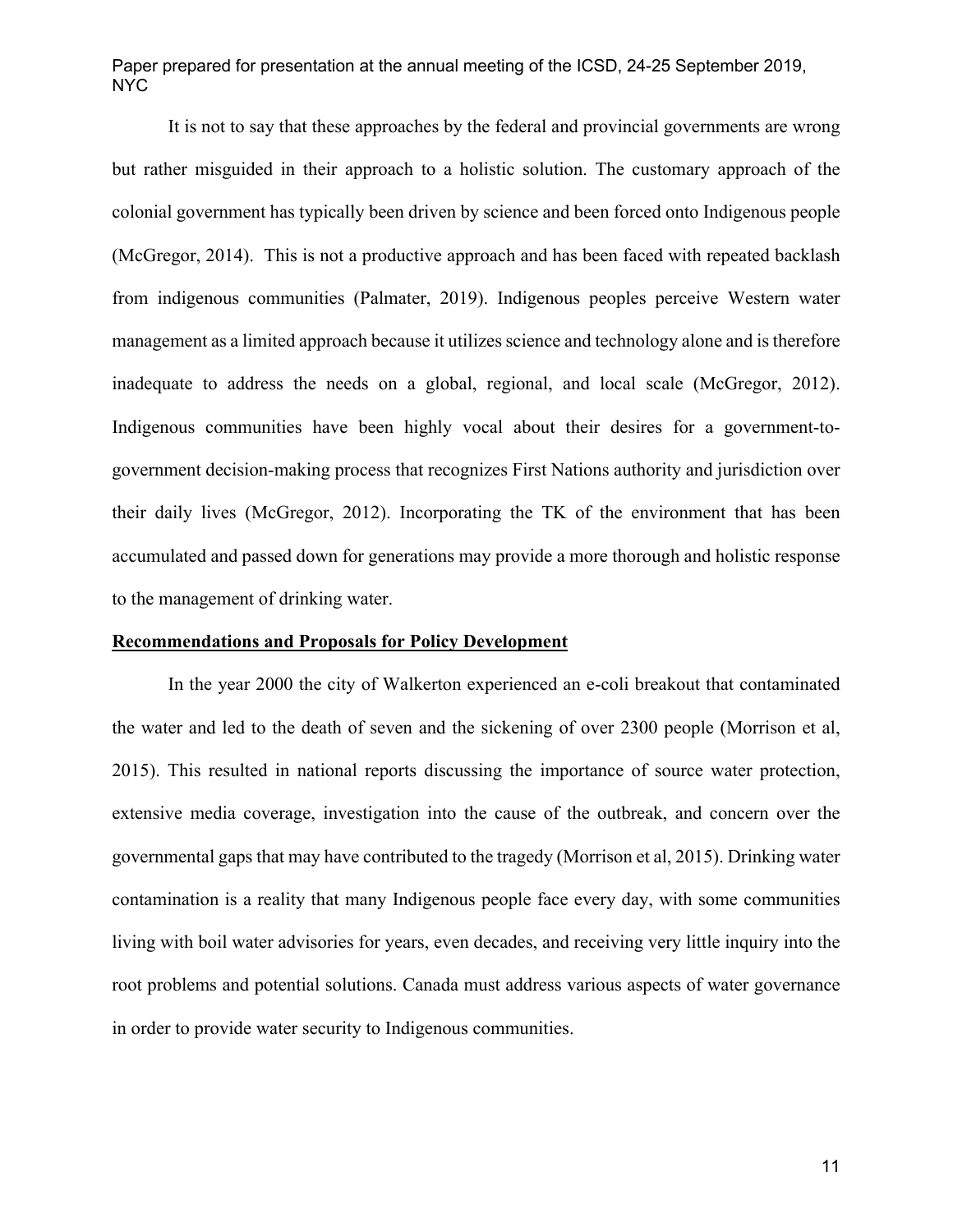# **Integration of Institutions and a Pan-Canadian Framework for Water Governance**

 Canada's challenge of governmental fragmentation creates negative opportunities for jurisdictional gaps and a fragmentation of responsibility when dealing with water security issues in Indigenous communities. In response to this challenge, more governmental integration is needed to increase collaboration of institutions, especially when dealing with the management of water on First Nation reserves. A more holistic and integrated water resource management strategy is needed. In addition, scholars have suggested that applying provincial laws on reserve or adopting provincial water laws in federal regulation (White et al, 2012) would allow for greater water security on reserve and off-reserve across Canada. At the federal level Canada lacks a clear and consistent mandate to create harmonization for drinking water regulations and watershed governance (Hill et al, 2008), calling for a renewed role of the federal government in Canada's water governance strategy (Bakker & Cook, 2011). There must be a harmonization of goals and the creation of a pan-Canadian framework (Bakker & Cook, 2011) for drinking water quality that will work to protect Indigenous communities from the water security issues they face today. The Canadian Council of Ministers of the Environment (CCME) is an important Pan-Canadian water governance mechanism as it outlines national guidelines for drinking water standards, however they are voluntary guidelines (Bakker & Cook, 2011). There must be more mechanisms at the federal level to ensure quality drinking water. In a country as large as Canada it is logical that federalism is employed to deal with issues on a local and regional level, however a more central framework must exist to clearly outline water quality challenges and ways forward in order to promote coordination among institutions and work to produce real change. As authors Hill et al state, "variation may be appropriate, fragmentation is not" (Hill et al, 2008). Calling for more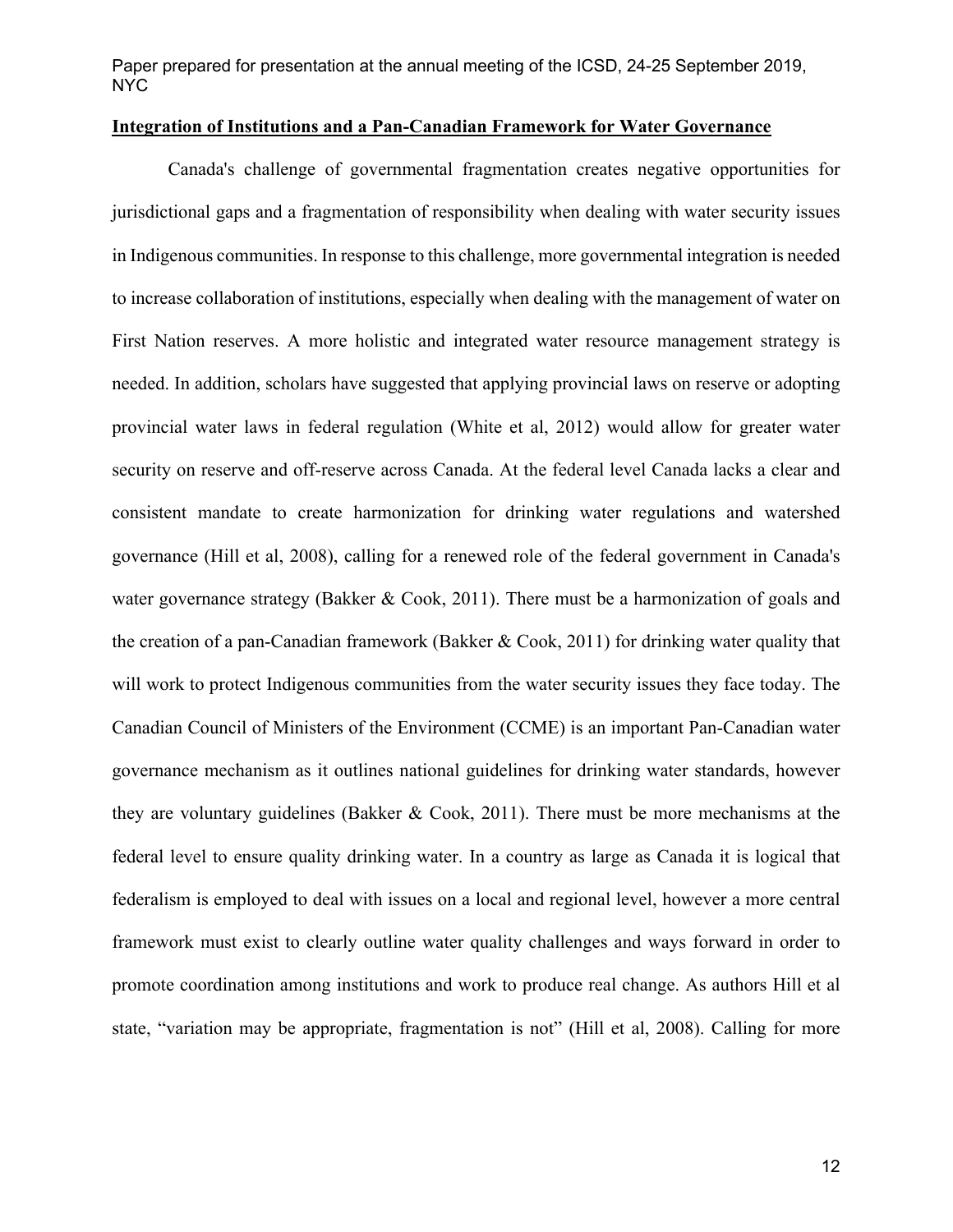integrated water resource management will not be successful unless there is a common goal for drinking water security among institutions.

#### **Progressing IWRM in Canada**

Given Canada's inability to adopt adequate IWRM, it is important to identify how IWRM in Canada can be improved in order to achieve greater water security for indigenous communities. This raises the question; how can natural resource governance, in particular water governance, change in Canada to better incorporate indigenous people, thus contributing to improved IWRM? First, water governance and management must be re-imagined in Canada. There needs to be a shift in how decisions are made and who makes the decisions. Natural resource governance in Canada has systematically excluded indigenous people from the decision-making process: "indigenous peoples in Canada have historically been – and largely continue to be – excluded from colonial government's decision-making and management frameworks for fresh water" (Simms, Harris, Joe, & Bakker, 2016 p. 6). The decolonization of decision making must be done in conjunction with the decolonization of water resource knowledge and research. In order to advance equality in water resource governance and management decisions need to be made based on a combination of traditional knowledge with modern science (Arsenault, Diver, McGregor, Witham, & Bourassa, 2018). Furthermore, it is recognized that in order to advance IWRM stakeholders need to be made decision makers as: "Mere inclusion of relevant stakeholders, however, is not enough to increase legitimacy [of IWRM]; stakeholders also must have equal or at least fair opportunities to patriciate [in decision making]" (Annika Kramer & Claudia Pahl-Wostl, 2014). Canada therefore needs to put an end to colonial government style natural resource governance. Water resource governance in Canada ought to be re-structured from the current state where indigenous communities are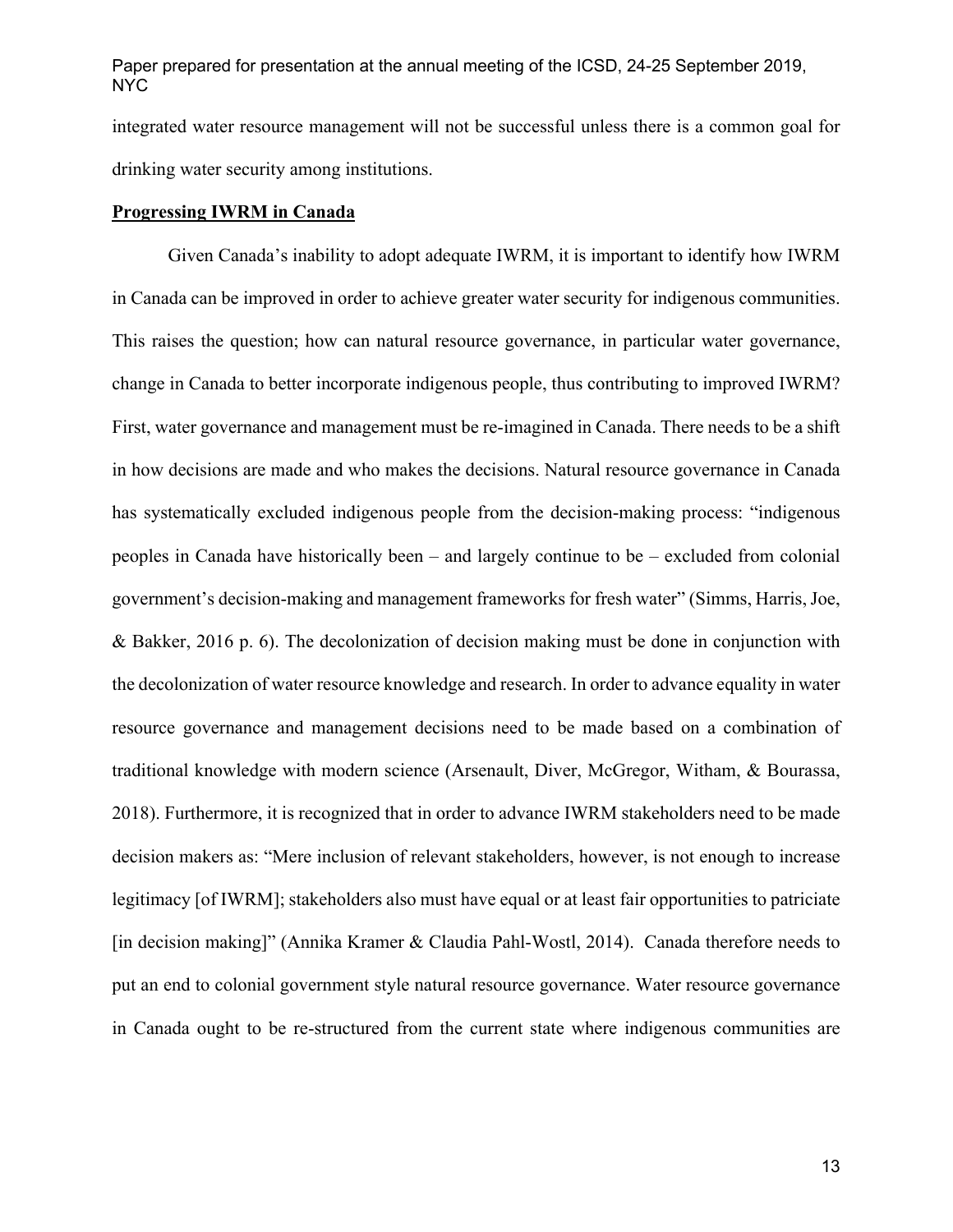simply consulted to a structure that provides legitimate decision-making power and leadership to indigenous communities.

An example of progressive and inclusive water resource management is the Cowichan Watershed Board (CWB). The CWB was established as: "a local entity to oversee the health of the [Cowichan River] watershed" (Cowichan Watershed Board, 2018). The CWB is comprised of representatives from both First Nation communities as well as representatives from the Cowichan Valley Regional District. (Cowichan Watershed Board, 2018). The board utilizes their vision of whole-watershed thinking to: "promote wise water management practices through monitoring and advocating for watershed health, guiding implementation of the CBWMP [Cowichan Basin Water Management Plan] and advising all levels of government" (Cowichan Watershed Board, 2018). The partnership model of the CWB has not only aided in the developing of a comprehensive water management strategy but it has also been instrumental in progressing reconciliation as: "cogovernance gives the partners equal weight in consensus-driven decision making; considers traditional knowledge as well as new data and recognizes both regional and First Nation governments…" (Cowichan Watershed Board, 2018). The CWB therefore illustrates what the decolonization of natural resource management looks like. Greater adoption of partnership models, such as the one seen in the CWB, must occur in water resource management in order to pursue long term solutions to water security. There needs to be greater support for Indigenous communities to be proactive in establishing a CWB style partnerships. Furthermore, provincial governments must be open to overhauling current watershed management programs in order to facilitate greater partnerships and allow for Indigenous communities to have equal power in water governance. Only then, when Indigenous people in Canada have equal power in local water resource management will IWRM meet its true potential in ensuring water security in Canada.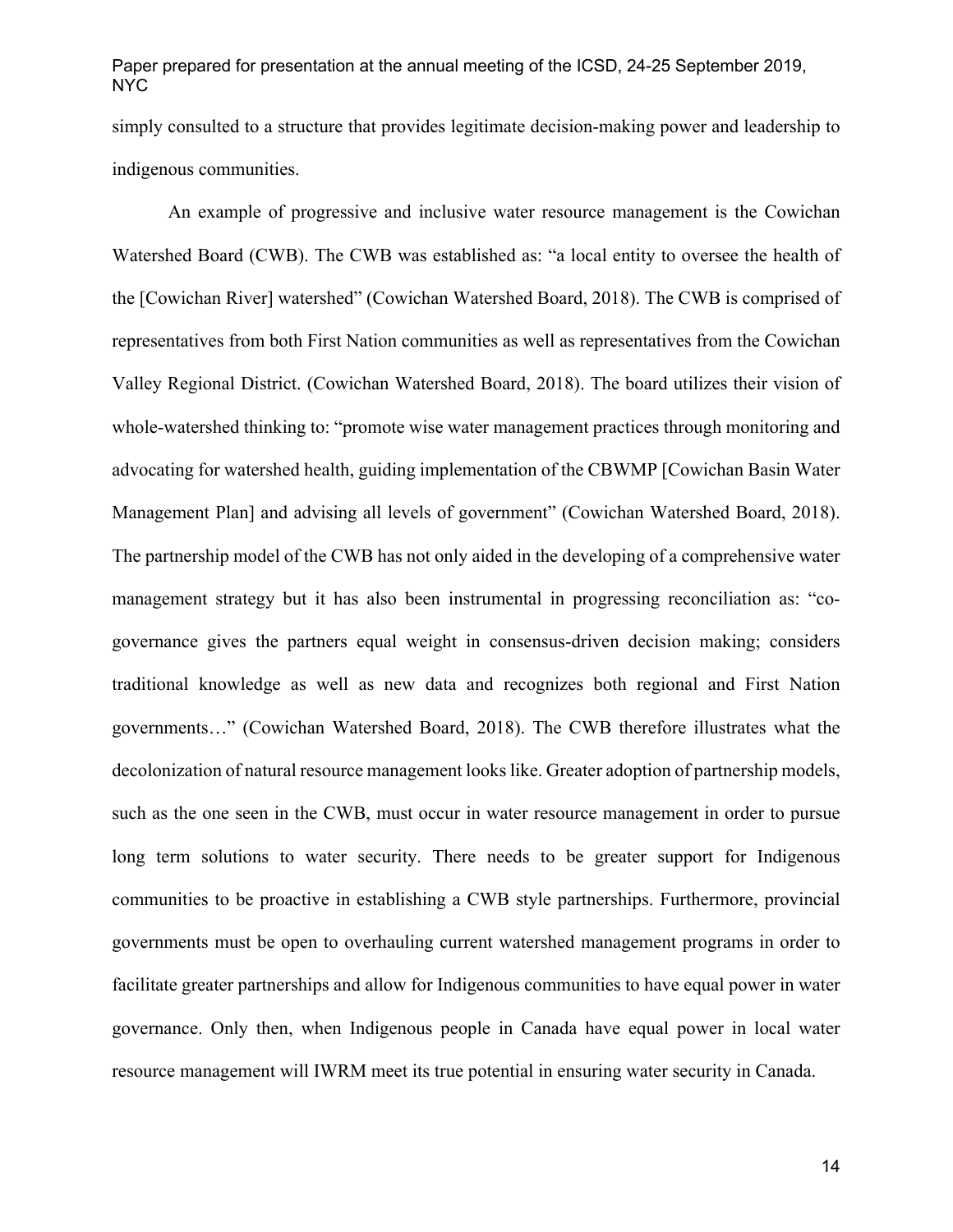#### **Including Traditional Knowledge into Canadian Water Governance**

The inclusion of traditional knowledge (TK) in the governance of water resource management would create an avenue for Indigenous communities to improve their living conditions in a way that reflects their cultural identity and has the potential to improve the resilience of water management. In addition, Canada's position to meet SDG 6, specifically targets 6.1 and 6.2, will be improved as these communities will be involved in the solution towards providing access to communities where access to clean water has been neglected.

Traditional stories related to water vary among First Nations but commonly imply the individual responsibility to care for Mother Earth (McGregor, 2012). Traditional perspectives do not see water as a commodity but rather as an element that should be respected as a living spiritual force (McGregor, 2012). Adopting this perspective into Canadian water policy could greatly improve the response to and prevention of boil water advisories. TK may have the ability to elevate the value and perception of water as more than a resource but rather a part of a living system that is a necessity for human well-being and should be treated as such.

Indigenous peoples are in the difficult position of whether to fight for the inclusion of TK into environmental governance but are typically afraid to do so for fear that it will be misused, misappropriated or exploited (McGregor, 2014). However, despite these concerns, indigenous peoples continue to advocate that TK play a larger role in the decision-making process (McGregor, 2014). The unique perspectives and values that Indigenous peoples hold in relation to water could be of great value to non-indigenous Canadian society. Many feel as if the current mainstream approach to water governance is misguided, limited, and too reliant on science and technology to be a long-term solution to the lack of current water protection (McGregor, 2012). Many Elders and other knowledge holders in Indigenous communities can share TK that has been passed on for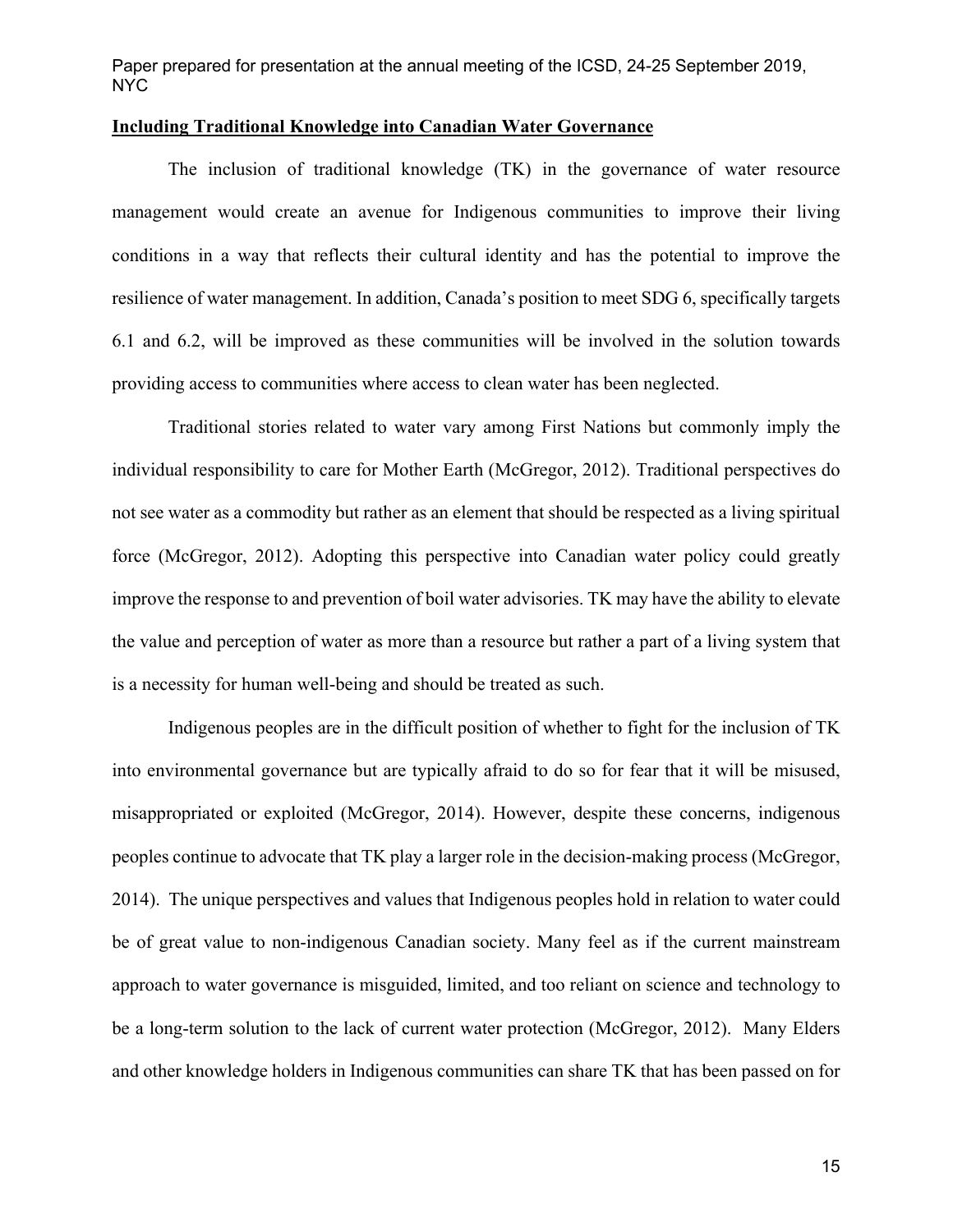generations and have been used to assess new information that can address contemporary issues (McGregor, 2012). Taking care of water has been a central component of some First Nation's histories (McGregor, 2012), therefore a vast amount of knowledge is being underutilized which has the potential to strengthen the power of local communities and alter Canadian policy to improve the approach to water resource management. However, it should be noted that not all TK is appropriate for sharing as some contains sensitive information (Arsenault et al., 2018) and governments should be aware and respectful of these limitations.

Canada would benefit greatly from Indigenous TK. It has the potential to change the perception of water as it relates and connects with the Earth as a system. Some Elders feel that current government approaches to water are limited and short-sighted and should be altered to consider all water and all that supports water (McGregor, 2012). How Canadians perceive water will directly benefit how the next generation will perceive and treat water in the future. Indigenous peoples recognize the importance of present actions to benefit the future. In Indigenous communities, it is believed that decision-makers should plan for at least seven generations in the future (McGregor, 2012). This philosophy demonstrates the conscious effort to incorporate sustainable development into the decision-making process. Canada would greatly benefit from this perspective in its formal processes and by doing so would also empower local Indigenous communities. The dominant approach to water governance has proven ineffective at addressing the water crisis in Indigenous communities, therefore it may be time for Canada to consider alternative, more traditional perspectives that reflect and meet the needs of Indigenous communities.

### **Conclusion**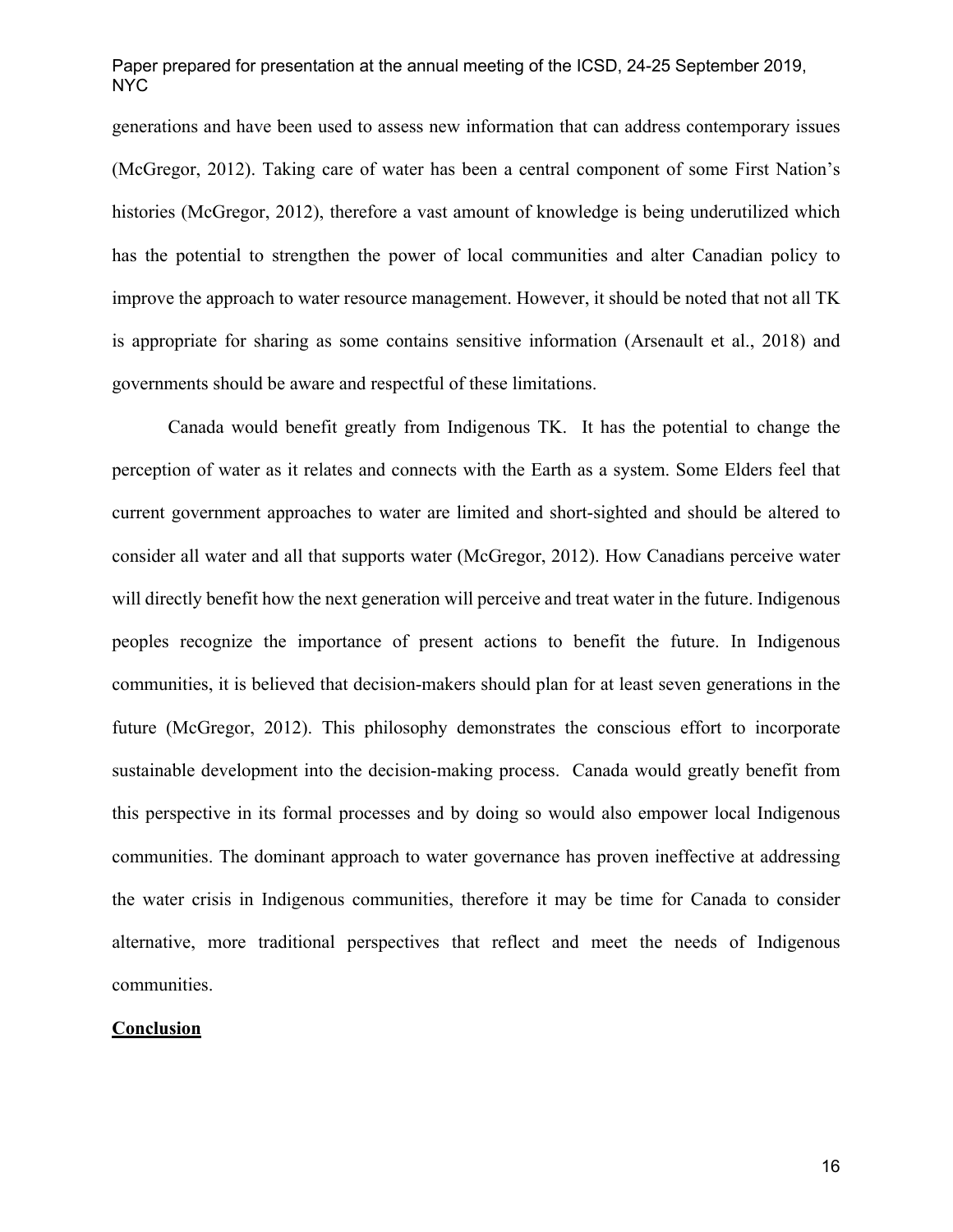Despite Canada having with one of the highest standards of living in the world, entire communities struggle with issues of clean drinking water access. The communities who most often lack safe drinking water access are Indigenous communities, who since first contact have been systematically marginalized, excluded from decision making and subjected to unthinkable abuses. In recent years, the Government of Canada has begun to pursue reconciliation, however many inequities remain. The country wide struggle for safe drinking water access in Indigenous communities' points towards systematic problems. In addition to a moral obligation to provide safe drinking water and reconciliation, Canada has also signed on to the SDGs, in which they have committed to ensuring the availability and sustainable management of water and sanitation for all by 2030 (Sustainable Development Goals Report, 2018). For Canada to pursue reconciliation, increase safe drinking water access, and succeed in their commitments to the SDGs, there are some fundamental problems with the governance and management water resources in the country that must be reconciled. Government authorities at all levels across Canada must to become less fragmented and harmonization between stakeholders must be achieved in order to accomplish a common goal. There also must be an overhaul of how Indigenous people and communities are included in the governance and management of water resources in Canada. Indigenous people must be recognized as equals in natural resource decision making and there needs to be greater acknowledgement for indigenous traditional knowledge. A departure from a sole reliance on mainstream science and knowledge will lead down a path towards a more equitable future and the empowerment of indigenous people. Improving long-term safe drinking water access in indigenous communities in Canada can be done, however it will require governments to recognize the need to change natural resource management from the status-quo.

### **References**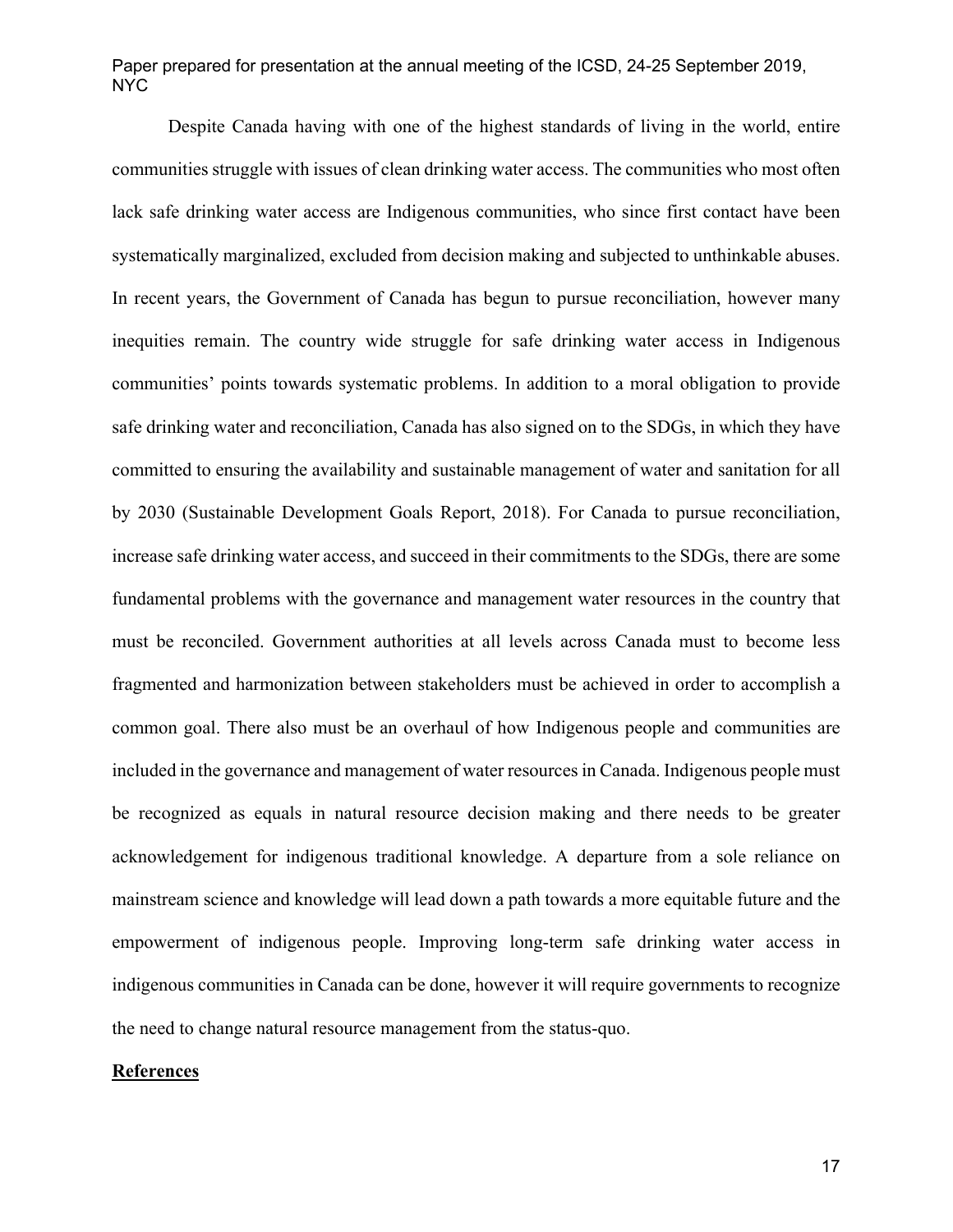- Aiello, R. (2017) Can PM Trudeau keep drinkable water promise to First Nations? *CTV News*. https://www.ctvnews.ca/politics/can-pm-trudeau-keep-drinkable-water-promise-to-firstnations-1.3736954
- Anderson, K., Clow, B., & Haworth-Brockman, M. (2013). Carriers of water: aboriginal women's experiences, relationships, and reflections. *Journal Of Cleaner Production*, *60*, 11-17. doi: 10.1016/j.jclepro.2011.10.023
- Annika Kramer, & Claudia Pahl-Wostl. (2014). The global policy network behind integrated water resources management.*Ecology and Society, 19*(4), 11. Retrieved from https://www.jstor.org/stable/26269658
- Arsenault, R., Diver, S., McGregor, D., Witham, A., and Bourassa, C. (2018) Shifting the Framework of Canadian Water Governance through Indigenous Research Methods: Acknowledging the Past with an Eye on the Future. Water. 10(1): 49. DOI: 10.3390/w10010049
- Bakker, K., & Cook, C. (2011). Water Governance in Canada: Innovation and Fragmentation. *International Journal of Water Resources Development*, *27*(2), 275-289. doi: 10.1080/07900627.2011.564969
- Collins, L., McGregor, D., Allen, S., Murray, C., & Metcalfe, C. (2017). Source water protection planning for ontario first nations communities: Case studies identifying challenges and outcomes. *Water, 9*(7), 550. doi:10.3390/w9070550
- Cowichan Watershed Board. (2018). *On target: A guide to the cowichan watershed board's aspirational targets for watershed health.*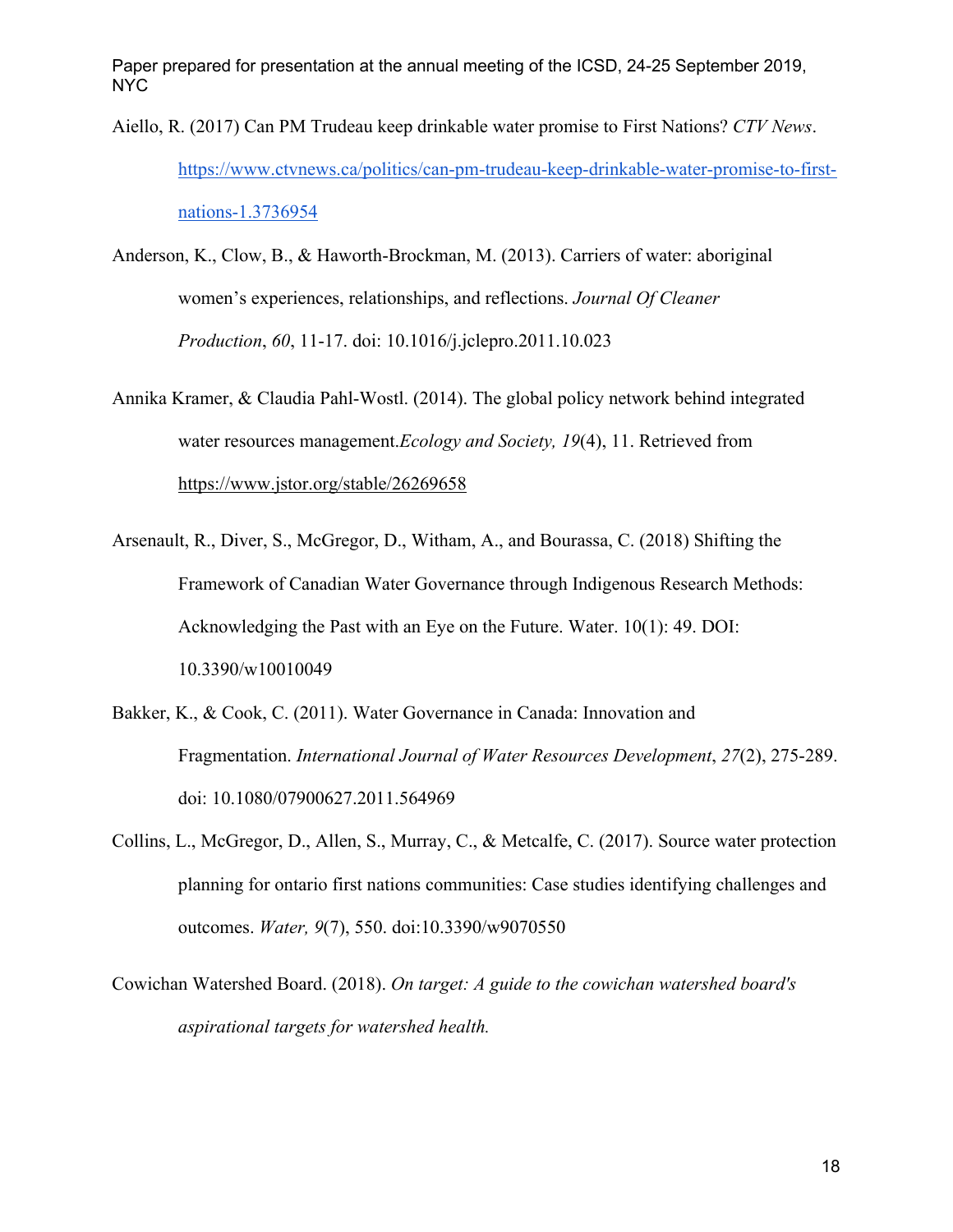Environment and Climate Change Canada - Water - Federal Policy and Legislation. (2019).

Retrieved from http://www.ec.gc.ca/eau-water/default.asp?lang=En&n=E05A7F81- 1&pedisable=false

- Government of Canada (April 10, 2019). Ending long-term drinking water advisories. Retrieved from https://www.sac-isc.gc.ca/eng/1506514143353/1533317130660
- Government of Canada (April 14, 2019). Short-term drinking water advisories Canada.ca. Retrieved from https://www.canada.ca/en/indigenous-services-canada/services/shortterm-drinking-water-advisories-first-nations-south-60.html
- Government of Canada (2019). Water: frequently asked questions Canada.ca. Retrieved from https://www.canada.ca/en/environment-climate-change/services/wateroverview/frequently-asked-questions.html
- Hering, D., Borja, A., Carstensen, J., Carvalho, L., Elliott, M., Feld, C. K., . . . de Bund, W. v. (2010). The european water framework directive at the age of 10: A critical review of the achievements with recommendations for the future. *Science of the Total Environment, 408*(19), 4007-4019. doi:10.1016/j.scitotenv.2010.05.031
- Hill, C., Furlong, K., Bakker, K., & Cohen, A. (2008). Harmonization Versus Subsidiarity in Water Governance: A Review of Water Governance and Legislation in the Canadian Provinces and Territories. *Canadian Water Resources Journal*, *33*(4), 315-332. doi: 10.4296/cwrj3304315
- Madeley, J. (2015). Sustainable development goals. *Appropriate Technology, 42*(4), 32-33. Retrieved from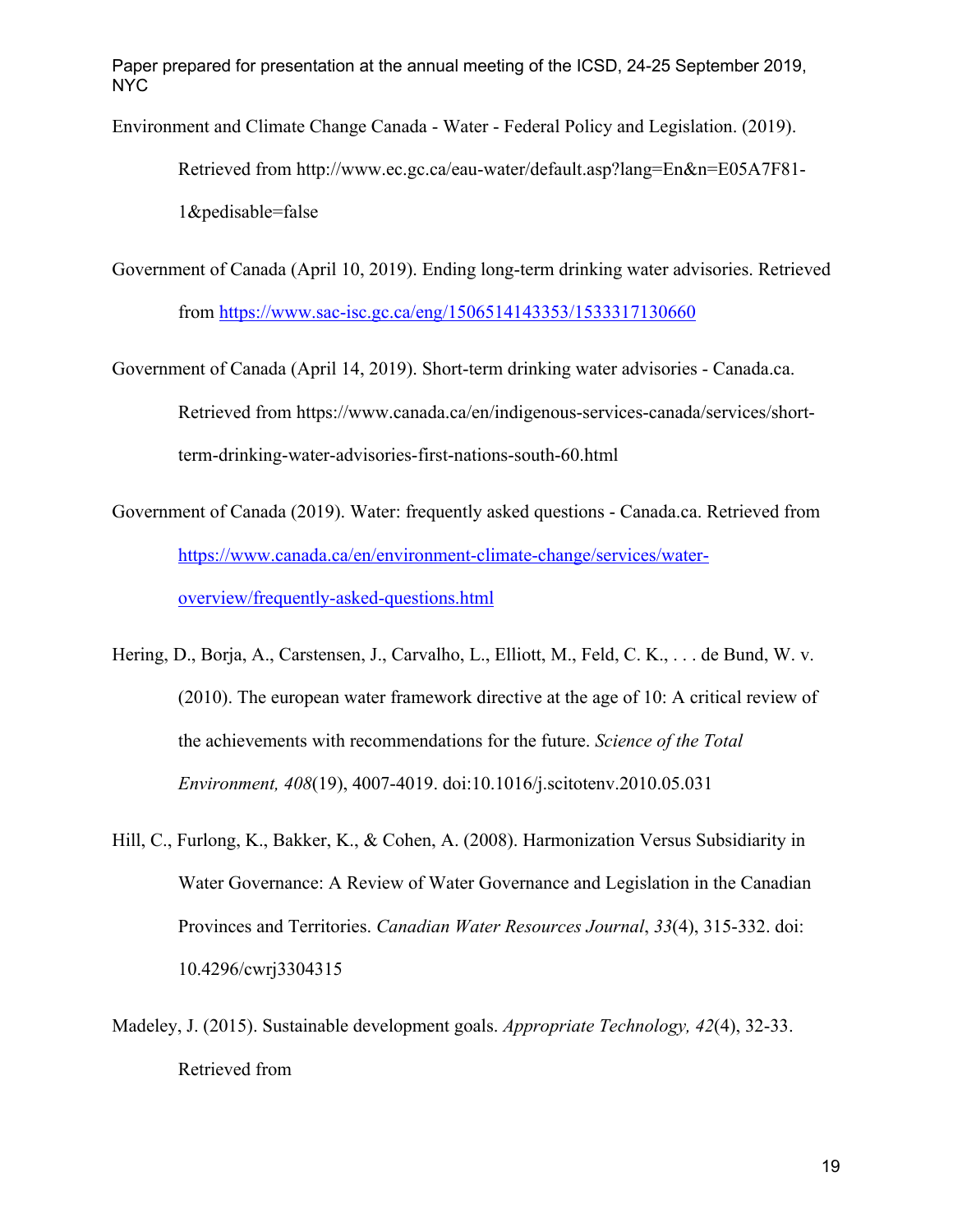http://search.proquest.com.proxy.lib.uwaterloo.ca/docview/1783675977?accountid=149 06

McGregor, D. (2012). Traditional Knowledge: Considerations for Protecting Water in Ontario. The International Indigenous Policy Journal, 3(3).

https://doi.org/10.18584/iipj.2012.3.3.11

- McGregor, D. (2014). LESSONS FOR COLLABORATION INVOLVING TRADITIONAL KNOWLEDGE AND ENVIRONMENTAL GOVERNANCE IN ONTARIO, CANADA. *AlterNative: An International Journal of Indigenous Peoples*, *10*(4), 340– 353
- Millar, J. and Rae, B. (2018) Money alone won't solve the water crisis in Indigenous communities. *Macleans*. https://www.macleans.ca/opinion/money-alone-wont-solvethe-water-crisis-in-indigenous-communities/
- Morrison, A., Bradford, L., & Bharadwaj, L. (2015). Quantifiable progress of the First Nations Water Management Strategy, 2001–2013: Ready for regulation?. *Canadian Water Resources Journal / Revue Canadienne Des Ressources Hydriques*, *40*(4), 352-372. doi: 10.1080/07011784.2015.1080124
- Palmater, P. (2019). Returning lands and resources to First Nations would go a long way to ensuring that First Nations have sustainable governments- and clean water. *Politics Opinions*. http://policyoptions.irpp.org/magazines/february-2019/first-nations-waterproblems-crisis-canadas-making/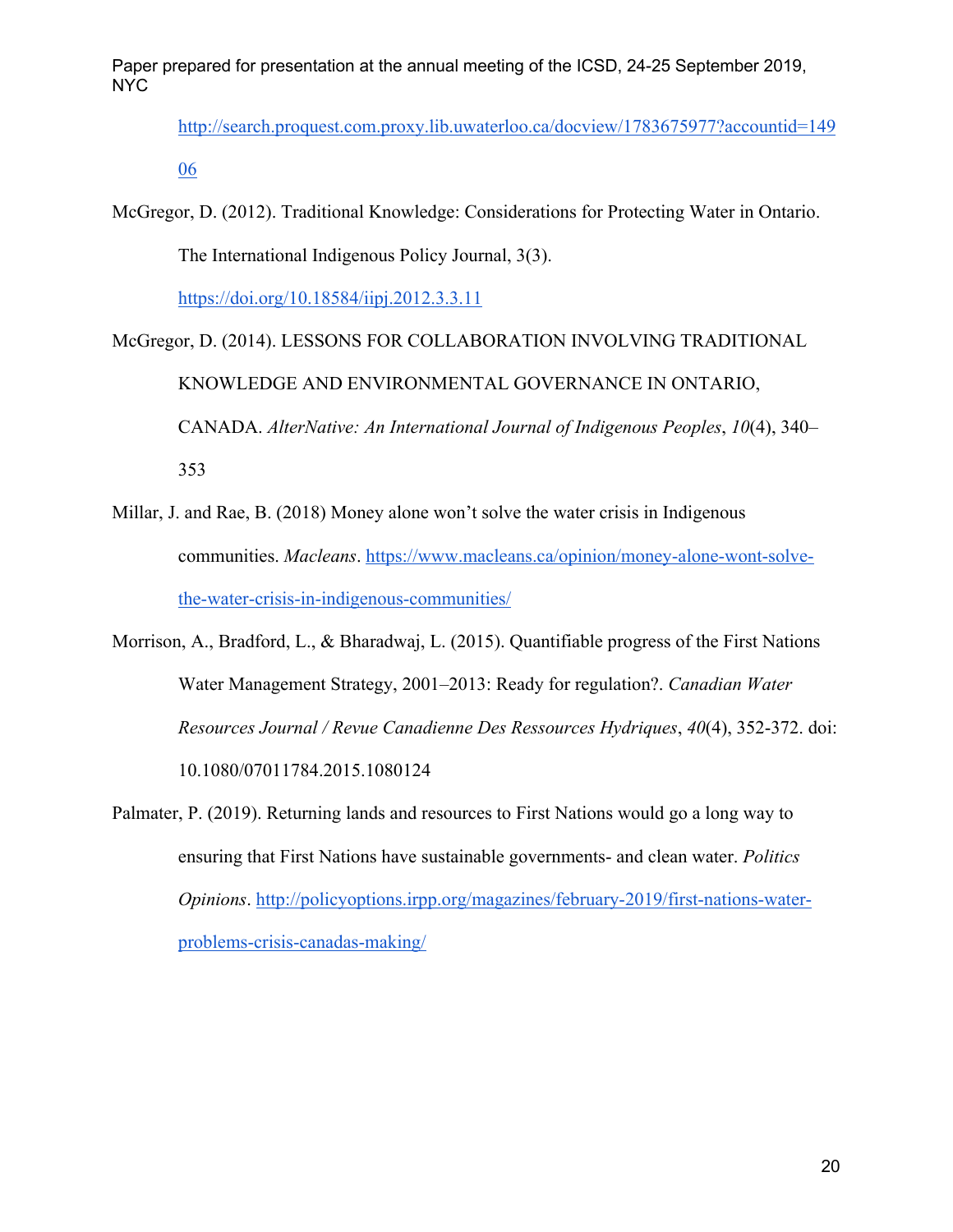- Patrick, R. (2011). Uneven access to safe drinking water for First Nations in Canada: Connecting health and place through source water protection. *Health & Place*, *17*(1), 386-389. doi: 10.1016/j.healthplace.2010.10.005
- Simms, G. And R.C. de Loë. (2010). Challenges for Water Governance in Canada: A Discussion Paper. Governance for Source Water Protection in Canada Report No. 2. Waterloo, ON: Water Policy and Governance Group
- The Sustainable Development Goals Report 2018. (2018). New York. Retrieved from https://unstats.un.org/sdgs/files/report/2018/TheSustainableDevelopmentGoalsReport20 18-EN.pdf
- Walters, D., Spence, N., Kuikman, K., & Singh, B. (2012). Multi-Barrier Protection of Drinking Water Systems in Ontario: A Comparison of First Nation and Non-First Nation Communities. *International Indigenous Policy Journal*, *3*(3). doi: 10.18584/iipj.2012.3.3.8
- White, J., Murphy, L., and Spence, N. (2012). Water and Indigenous Peoples: Canada's Paradox. The International Indigenous Policy Journal., 3(3): 3. DOI: 10.18584/iipj.2012.3.3.3
- Shrubsole, D., Walters, D., Veale, B., & Mitchell, B. (2017). Integrated water resources management in canada: The experience of watershed agencies. *International Journal of Water Resources Development, 33*(3), 349-11. doi:10.1080/07900627.2016.1244048
- Simms, R., Harris, L., Joe, N., & Bakker, K. (2016). Navigating the tensions in collaborative watershed governance: Water governance and indigenous communities in british columbia, canada. *Geoforum, 73*, 6-16. doi:10.1016/j.geoforum.2016.04.005